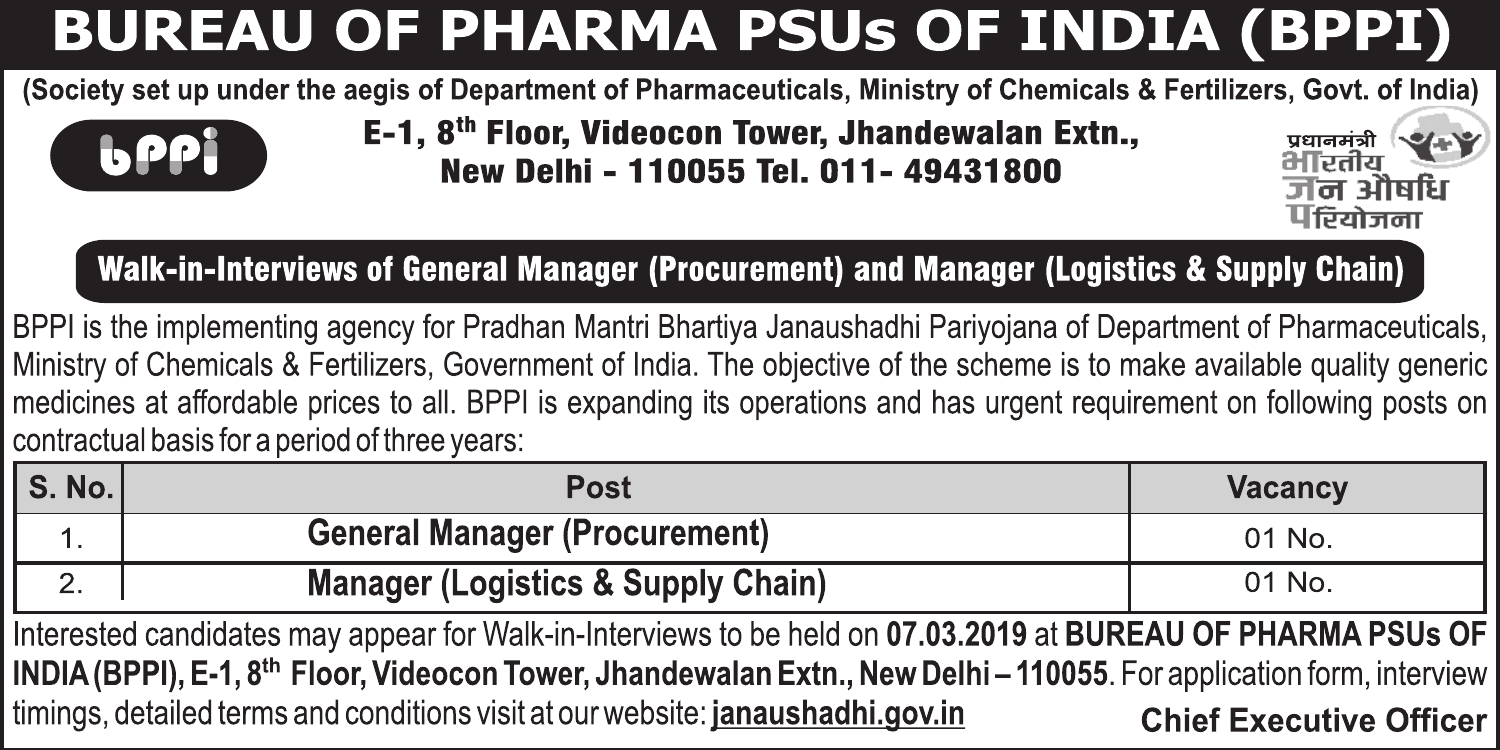## **BUREAU OF PHARMA PUBLIC SECTOR UNDERTAKINGS OF INDIA (BPPI)**

**(Society set up under the aegis of Department of Pharmaceuticals, Government of India) E-1, 8th Floor, Videocon Tower, Jhandewalan Extn., New Delhi – 110055**

#### **Walk-in-Interviews of General Manager (Procurement) and Manager (Logistics & Supply Chain)**

BPPI is the implementing agency for **Pradhan Mantri Bhartiya Janaushadhi Pariyojana** of **Department of Pharmaceuticals, Ministry of Chemicals & Fertilizers, Government of India**. The objective of the scheme is to make available quality generic medicines at affordable prices to all. BPPI is expanding its operations and has urgent requirement on following posts on contractual basis for a period of three years:

| S.No. | Post                               | Vacancv  |
|-------|------------------------------------|----------|
|       | General Manager (Procurement)      | $01$ no. |
|       | Manager (Logistics & Supply Chain) | $91$ no. |

Interested eligible candidates may appear for Walk-in-Interviews to be held on **07.03.2019** at **BUREAU OF PHARMA PSUs OF INDIA (BPPI), E-1, 8th Floor, Videocon Tower, Jhandewalan Extn., New Delhi** – 110055. For application form, interview timings, detailed terms and conditions visit at our website: **janaushadhi.gov.in**

## **Chief Executive Officer**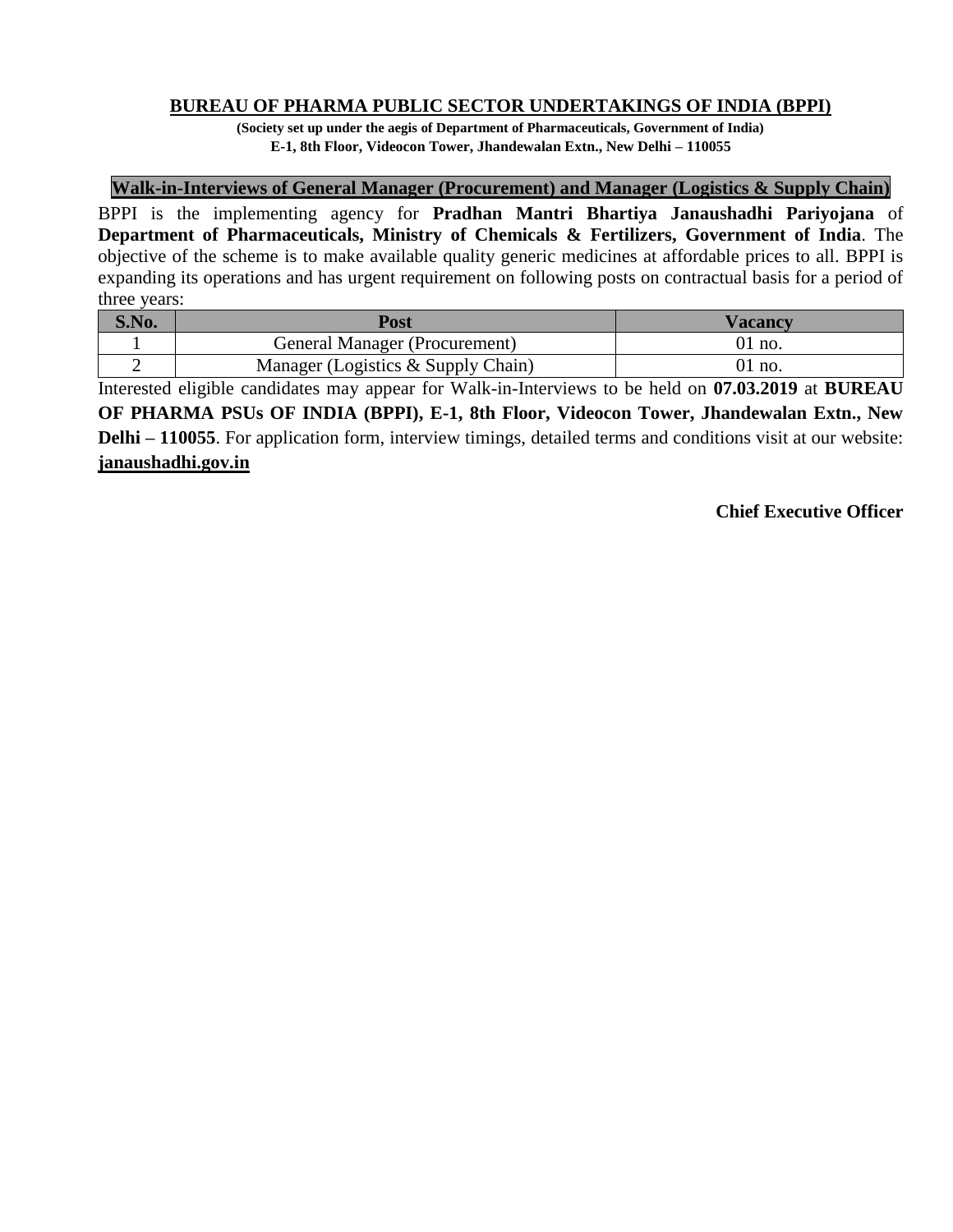| <b>Eligibility Criteria, Emoluments and Job Description of</b>                                                              |  |  |  |  |  |  |
|-----------------------------------------------------------------------------------------------------------------------------|--|--|--|--|--|--|
| <b>General Manager (Procurement)</b>                                                                                        |  |  |  |  |  |  |
| <b>General Manager (Procurement)</b><br><b>Post Name</b>                                                                    |  |  |  |  |  |  |
| No. of Post<br>$01$ (One)<br>$\overline{2}$                                                                                 |  |  |  |  |  |  |
| 55 Years<br>3<br>Age (Maximum)                                                                                              |  |  |  |  |  |  |
| B. Pharma. with 10 years' post qualification experience in Procurement in Pharma Sector.<br>Qualification<br>$\overline{4}$ |  |  |  |  |  |  |
| (Master's degree shall be desirable and will be an added advantage)<br>and Experience                                       |  |  |  |  |  |  |
| Rs. 65,000/-<br>5<br><b>Consolidated</b>                                                                                    |  |  |  |  |  |  |
| <b>Remuneration</b>                                                                                                         |  |  |  |  |  |  |
| Rs. 8,000/-<br>6<br>Conveyance                                                                                              |  |  |  |  |  |  |
| <b>Allowance</b>                                                                                                            |  |  |  |  |  |  |
| $\overline{7}$<br>Rs. 2,000/-<br><b>Telephone</b>                                                                           |  |  |  |  |  |  |
| <b>Allowance</b>                                                                                                            |  |  |  |  |  |  |
| 1. Provident Fund Facilities as per norms<br>8<br><b>Other Facilities</b>                                                   |  |  |  |  |  |  |
| 2. 10 Lakh Group Mediclaim Policy                                                                                           |  |  |  |  |  |  |
| 3. 10 Lakh Group Term Life Insurance                                                                                        |  |  |  |  |  |  |
| 4. 10 Lakh Group Accidental Insurance                                                                                       |  |  |  |  |  |  |
| 1. Responsible for full control over Procurement and its matters and ensure that Government<br><b>Job Description</b><br>9  |  |  |  |  |  |  |
| fund is utilized properly by following GFR and CVC guidelines in Procurement                                                |  |  |  |  |  |  |
| processes.                                                                                                                  |  |  |  |  |  |  |
| 2. Responsible for availability of developing and maintenance of policies and processes of                                  |  |  |  |  |  |  |
| procurement as per Government norms.                                                                                        |  |  |  |  |  |  |
| 3. Introducing and leveraging appropriate technology and systems of Procurements.                                           |  |  |  |  |  |  |
| 4. Responsible for providing procurement leadership to the organization.                                                    |  |  |  |  |  |  |
| 5. Responsible for providing forecasting of availability of Drugs.                                                          |  |  |  |  |  |  |
| 6. Responsible to approve the Tendering/Ordering of necessary goods and services.                                           |  |  |  |  |  |  |
| 7. Ownership and accountability for sourcing processes and sourcing management.                                             |  |  |  |  |  |  |
| 8. Devise and employ fruitful sourcing strategies.                                                                          |  |  |  |  |  |  |
| 9. Responsible for all negotiation with external vendors to secure the most advantageous                                    |  |  |  |  |  |  |
| terms as per norms.                                                                                                         |  |  |  |  |  |  |
| 10. Track and report key functional metrics to reduce expenses and improve effectiveness.                                   |  |  |  |  |  |  |
| 11. Monitoring supply markets and trends (e.g., medicines price increases, shortages,                                       |  |  |  |  |  |  |
| changes in suppliers) and interpreting the impact of these trends on company strategies.                                    |  |  |  |  |  |  |
| 12. Responsible for complying with procurement rules and rules of Government of India.                                      |  |  |  |  |  |  |
| 13. To eliminate the possibility of corruption or unethical practices in the procurement<br>process.                        |  |  |  |  |  |  |
| 14. Responsible for managing the tendering/bidding processes.                                                               |  |  |  |  |  |  |
| 15. Responsible to provide purchasing performance evaluation, benchmarking $\&$ reporting.                                  |  |  |  |  |  |  |
| 16. Keep current match with good industry practices, and applicable to the mission of your                                  |  |  |  |  |  |  |
| operation.                                                                                                                  |  |  |  |  |  |  |
| 17. Any other responsibility assigned by management.                                                                        |  |  |  |  |  |  |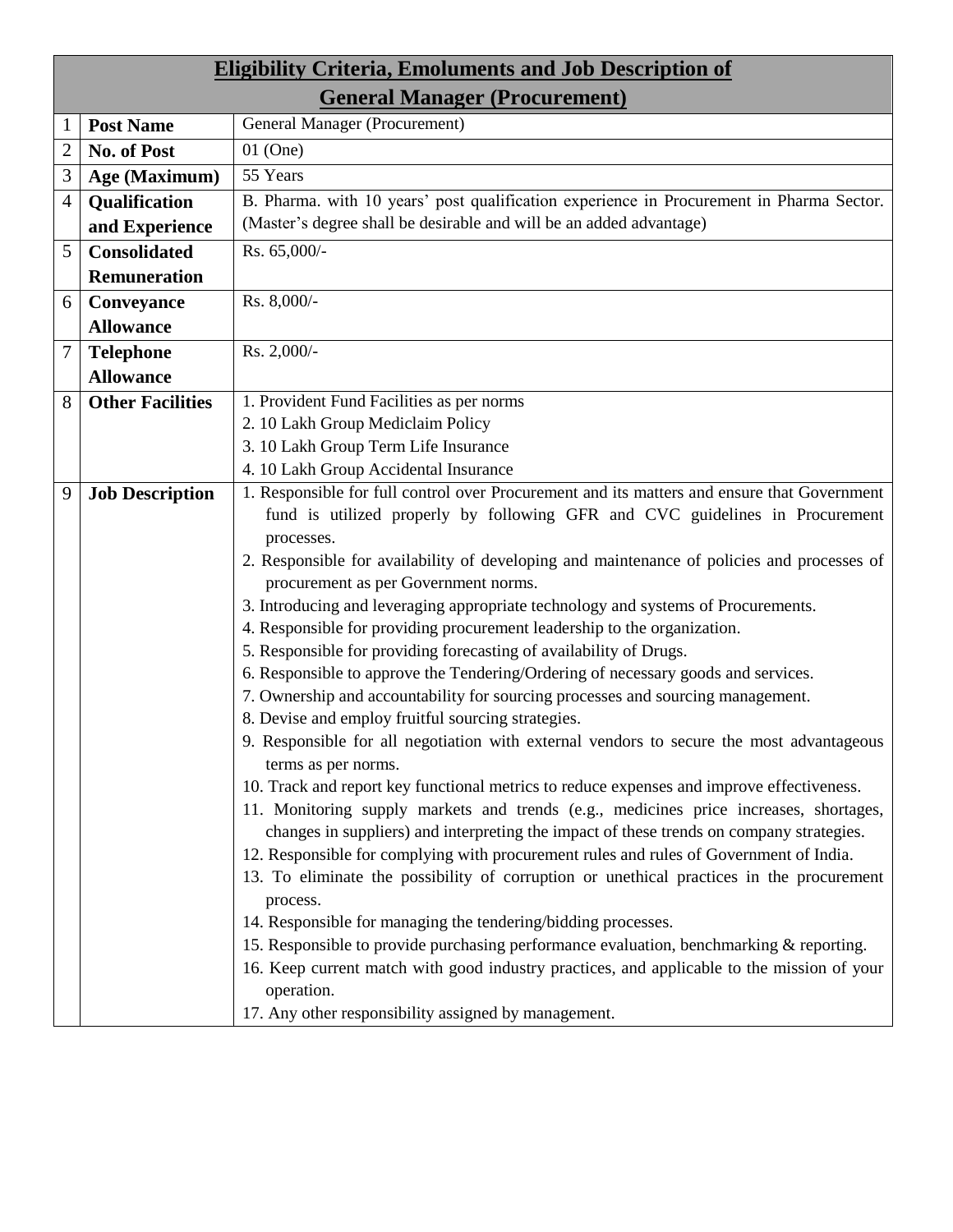|                | <b>Eligibility Criteria, Emoluments and Job Description of</b> |                                                                                                                                                                                                                                                                                                                                                                                                                                                                                                                                                                                                                                                                                                                                                                                                                                                                                                                                                                                                                                                                                                                                                                                                                                                                                                                                                                                                                                                                                   |  |  |  |  |  |
|----------------|----------------------------------------------------------------|-----------------------------------------------------------------------------------------------------------------------------------------------------------------------------------------------------------------------------------------------------------------------------------------------------------------------------------------------------------------------------------------------------------------------------------------------------------------------------------------------------------------------------------------------------------------------------------------------------------------------------------------------------------------------------------------------------------------------------------------------------------------------------------------------------------------------------------------------------------------------------------------------------------------------------------------------------------------------------------------------------------------------------------------------------------------------------------------------------------------------------------------------------------------------------------------------------------------------------------------------------------------------------------------------------------------------------------------------------------------------------------------------------------------------------------------------------------------------------------|--|--|--|--|--|
|                | <b>Manager (Logistics &amp; Supply Chain)</b>                  |                                                                                                                                                                                                                                                                                                                                                                                                                                                                                                                                                                                                                                                                                                                                                                                                                                                                                                                                                                                                                                                                                                                                                                                                                                                                                                                                                                                                                                                                                   |  |  |  |  |  |
|                | <b>Post Name</b>                                               | Manager (Logistics & Supply Chain)                                                                                                                                                                                                                                                                                                                                                                                                                                                                                                                                                                                                                                                                                                                                                                                                                                                                                                                                                                                                                                                                                                                                                                                                                                                                                                                                                                                                                                                |  |  |  |  |  |
| $\overline{2}$ | No. of Post                                                    | $01$ (One)                                                                                                                                                                                                                                                                                                                                                                                                                                                                                                                                                                                                                                                                                                                                                                                                                                                                                                                                                                                                                                                                                                                                                                                                                                                                                                                                                                                                                                                                        |  |  |  |  |  |
| 3              | Age (Maximum)                                                  | 40 Years                                                                                                                                                                                                                                                                                                                                                                                                                                                                                                                                                                                                                                                                                                                                                                                                                                                                                                                                                                                                                                                                                                                                                                                                                                                                                                                                                                                                                                                                          |  |  |  |  |  |
| 4              | <b>Qualification</b>                                           | Graduation in any stream with 07 years' post qualification experience in Logistics $\&$ Supply                                                                                                                                                                                                                                                                                                                                                                                                                                                                                                                                                                                                                                                                                                                                                                                                                                                                                                                                                                                                                                                                                                                                                                                                                                                                                                                                                                                    |  |  |  |  |  |
|                | and Experience                                                 | Chain in Pharma Sector.                                                                                                                                                                                                                                                                                                                                                                                                                                                                                                                                                                                                                                                                                                                                                                                                                                                                                                                                                                                                                                                                                                                                                                                                                                                                                                                                                                                                                                                           |  |  |  |  |  |
| 5              | <b>Consolidated</b>                                            | Rs. 50,000/-                                                                                                                                                                                                                                                                                                                                                                                                                                                                                                                                                                                                                                                                                                                                                                                                                                                                                                                                                                                                                                                                                                                                                                                                                                                                                                                                                                                                                                                                      |  |  |  |  |  |
|                | <b>Remuneration</b>                                            |                                                                                                                                                                                                                                                                                                                                                                                                                                                                                                                                                                                                                                                                                                                                                                                                                                                                                                                                                                                                                                                                                                                                                                                                                                                                                                                                                                                                                                                                                   |  |  |  |  |  |
| 6              | Conveyance                                                     | Rs. 6,000/-                                                                                                                                                                                                                                                                                                                                                                                                                                                                                                                                                                                                                                                                                                                                                                                                                                                                                                                                                                                                                                                                                                                                                                                                                                                                                                                                                                                                                                                                       |  |  |  |  |  |
|                | <b>Allowance</b>                                               |                                                                                                                                                                                                                                                                                                                                                                                                                                                                                                                                                                                                                                                                                                                                                                                                                                                                                                                                                                                                                                                                                                                                                                                                                                                                                                                                                                                                                                                                                   |  |  |  |  |  |
| 7              | <b>Telephone</b>                                               | Rs. 1,000/-                                                                                                                                                                                                                                                                                                                                                                                                                                                                                                                                                                                                                                                                                                                                                                                                                                                                                                                                                                                                                                                                                                                                                                                                                                                                                                                                                                                                                                                                       |  |  |  |  |  |
|                | <b>Allowance</b>                                               |                                                                                                                                                                                                                                                                                                                                                                                                                                                                                                                                                                                                                                                                                                                                                                                                                                                                                                                                                                                                                                                                                                                                                                                                                                                                                                                                                                                                                                                                                   |  |  |  |  |  |
| 8              | <b>Other Facilities</b>                                        | 1. Provident Fund Facilities as per norms                                                                                                                                                                                                                                                                                                                                                                                                                                                                                                                                                                                                                                                                                                                                                                                                                                                                                                                                                                                                                                                                                                                                                                                                                                                                                                                                                                                                                                         |  |  |  |  |  |
|                |                                                                | 2.05 Lakh Group Mediclaim Policy                                                                                                                                                                                                                                                                                                                                                                                                                                                                                                                                                                                                                                                                                                                                                                                                                                                                                                                                                                                                                                                                                                                                                                                                                                                                                                                                                                                                                                                  |  |  |  |  |  |
|                |                                                                | 3. 10 Lakh Group Term Life Insurance                                                                                                                                                                                                                                                                                                                                                                                                                                                                                                                                                                                                                                                                                                                                                                                                                                                                                                                                                                                                                                                                                                                                                                                                                                                                                                                                                                                                                                              |  |  |  |  |  |
|                |                                                                | 4. 10 Lakh Group Accidental Insurance                                                                                                                                                                                                                                                                                                                                                                                                                                                                                                                                                                                                                                                                                                                                                                                                                                                                                                                                                                                                                                                                                                                                                                                                                                                                                                                                                                                                                                             |  |  |  |  |  |
| 9              | <b>Job Description</b>                                         | 1. Responsible for the assessment of stock level at CWH, RWHs, JAKs, Distributors and<br>other identified places.<br>2. Ensure timely supplies to JAKs, Distributors and other identified places to avoid stock<br>outs.<br>3. Ensure smooth operations of Central warehouse (CWH) and Regional ware houses.<br>4. Resolve problems concerning supply systems, availability of medicines at CWH, RWHs,<br>JAKs, Distributors and other identified places.<br>5. Responsible for integration between Central warehouse, Regional warehouses and<br>Kendras.<br>6. Collaborate with other departments to integrate logistics with business systems or<br>processes, such as customer sales, order management, accounting and participation in<br>forecasting.<br>7. Maintain metrics, reports, process documentation of stocks.<br>8. Responsible to maintain government norms for storing medicines and safety norms at<br>various levels with the help of Sales department.<br>9. Direct inbound or outbound logistics operations in co-operation with End to End Supply<br>agency, such as transportation or warehouse activities, safety performance, or logistics<br>quality management.<br>10. Develop risk management programs to ensure continuity of supply in emergency<br>scenarios.<br>11. Analyze data to inform operational decisions or activities.<br>12. Develop emergency response plans or procedures and implement organizational process<br>or policy changes. |  |  |  |  |  |
|                |                                                                | 13. Ensure all issues of compliances of the Distribution, Storage and IT services.<br>14. Any other responsibility assigned by management.                                                                                                                                                                                                                                                                                                                                                                                                                                                                                                                                                                                                                                                                                                                                                                                                                                                                                                                                                                                                                                                                                                                                                                                                                                                                                                                                        |  |  |  |  |  |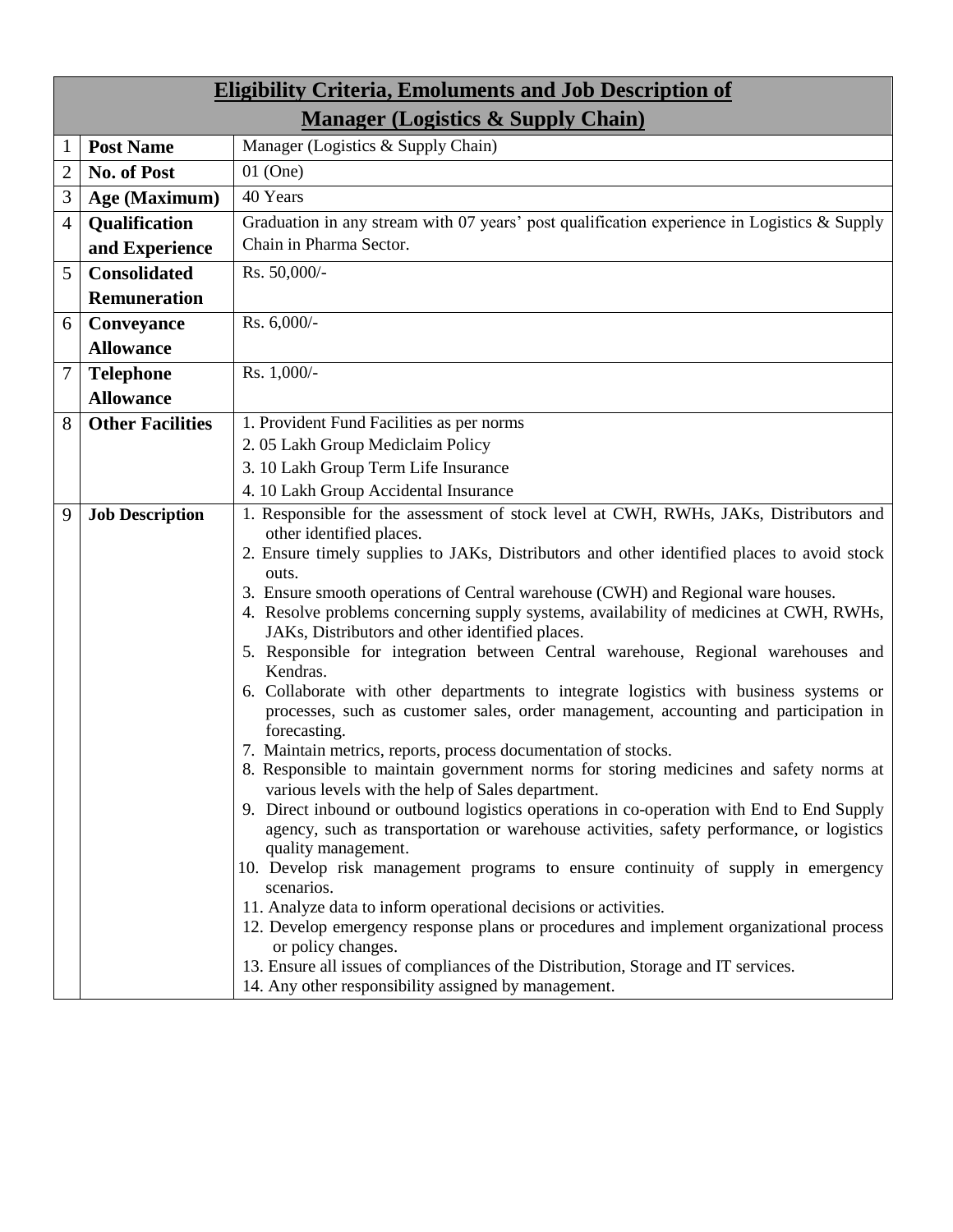## **General Terms & Conditions**

- 1. The appointment is purely on contractual basis and it is not against any permanent vacancy. This placement will not entitle any candidate to claim for regular/ permanent employment in BPPI.
- 2. Candidates should ensure that they fulfill the eligibility criteria prescribed for the post they have applied, in case it is found at any stage of selection process or even after appointment that the candidate has furnished false or incorrect information or suppressed any relevant information/ material facts or does not fulfill the criteria, his / her candidature / services are liable for rejection/ termination without notice. The cut-off date for age, qualification and experience will be 31.01.2019.
- 3. Person having experience of working in Government sector, PSUs and Pharma industry in same profile may get preference.
- 4. The incumbent is liable to be transferred/ posted in any place of India at the discretion of BPPI. The selected candidate should be able to join at the earliest. During the contract period in case performance of employee is not found satisfactory or for any other reason, his/her contract can be terminated without assigning any reason by giving 30 days' notice or 30 days remuneration in lieu thereof.
- 5. BPPI has the right to reject the entire selection process/advertisement at any stage and the decision of BPPI shall be final in this regard.
- 6. BPPI reserves the rights to relax age/experience/qualification & other qualifying criteria in deserving cases. Mere fulfilling of eligibility criteria shall not confer any right to the applicant for being called for the interview/appointment. Canvassing in any form will disqualify the candidate.
- 7. Appointment will be on whole time contractual basis on the following terms & conditions.
	- a) He/She will be entitled to consolidated remuneration, conveyance and telephone allowance as per rules.
	- b) He/She will be entitled to leaves as per BPPI rules.
	- c) BPPI reserves the right to revise the terms & conditions during the tenure of the contract.
- 8. Initially contractual appointment will be for three years with three months' probation period.
- 9. Any corrigendum/clarifications on this advertisement, if necessary, shall be notified through our website.
- 10. Applicants will have to produce original certificates and one set of self-attested copies of their testimonials for verification at the time of Walk-in-Interview, along with the duly filled in attached application form.
- 11. Interested candidates shall appear for Walk-in-Interviews to be held on 07.03.2019 with duly filled in application form. Please note that no TA/ DA shall be paid to any candidate for appearing for Walkin-Interviews in BPPI.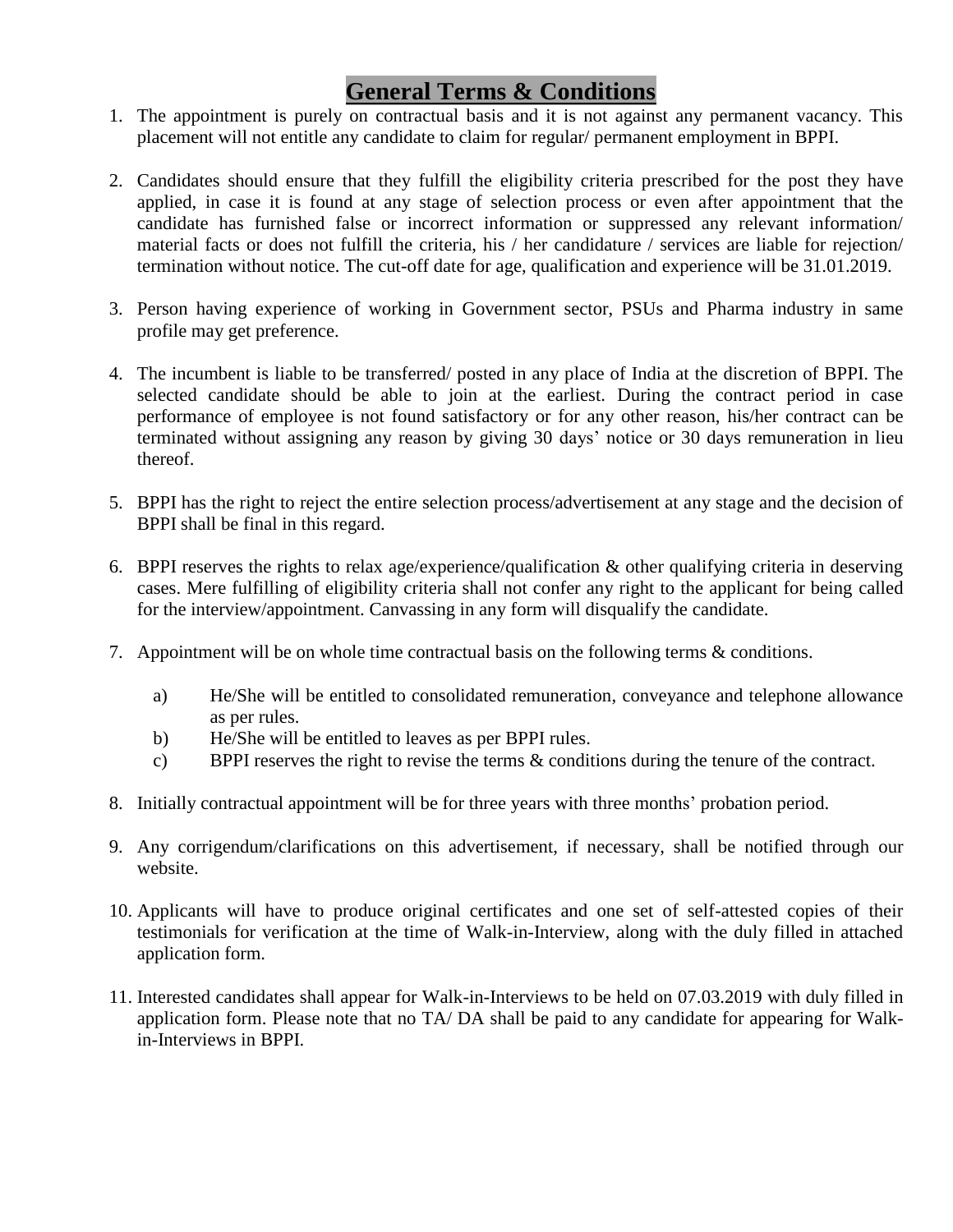# **Important Dates & Timings**

| <b>S. No.</b> | <b>Name of Post</b>                  | <b>Interview Date</b>                                                                                                           | <b>Timings</b>       |  |
|---------------|--------------------------------------|---------------------------------------------------------------------------------------------------------------------------------|----------------------|--|
|               | General Manager (Procurement)        | 07.03.2019                                                                                                                      | 10:00 AM to 12:30 PM |  |
| $\mathcal{D}$ | Manager (Logistics $&$ Supply Chain) | 07.03.2019                                                                                                                      | 02:00 PM to 04:30 PM |  |
|               | <b>Interview Venue</b>               | <b>BUREAU OF PHARMA PSUs OF INDIA (BPPI)</b><br>E-1, 8th Floor, Videocon Tower, Jhandewalan Extn.,<br><b>New Delhi - 110055</b> |                      |  |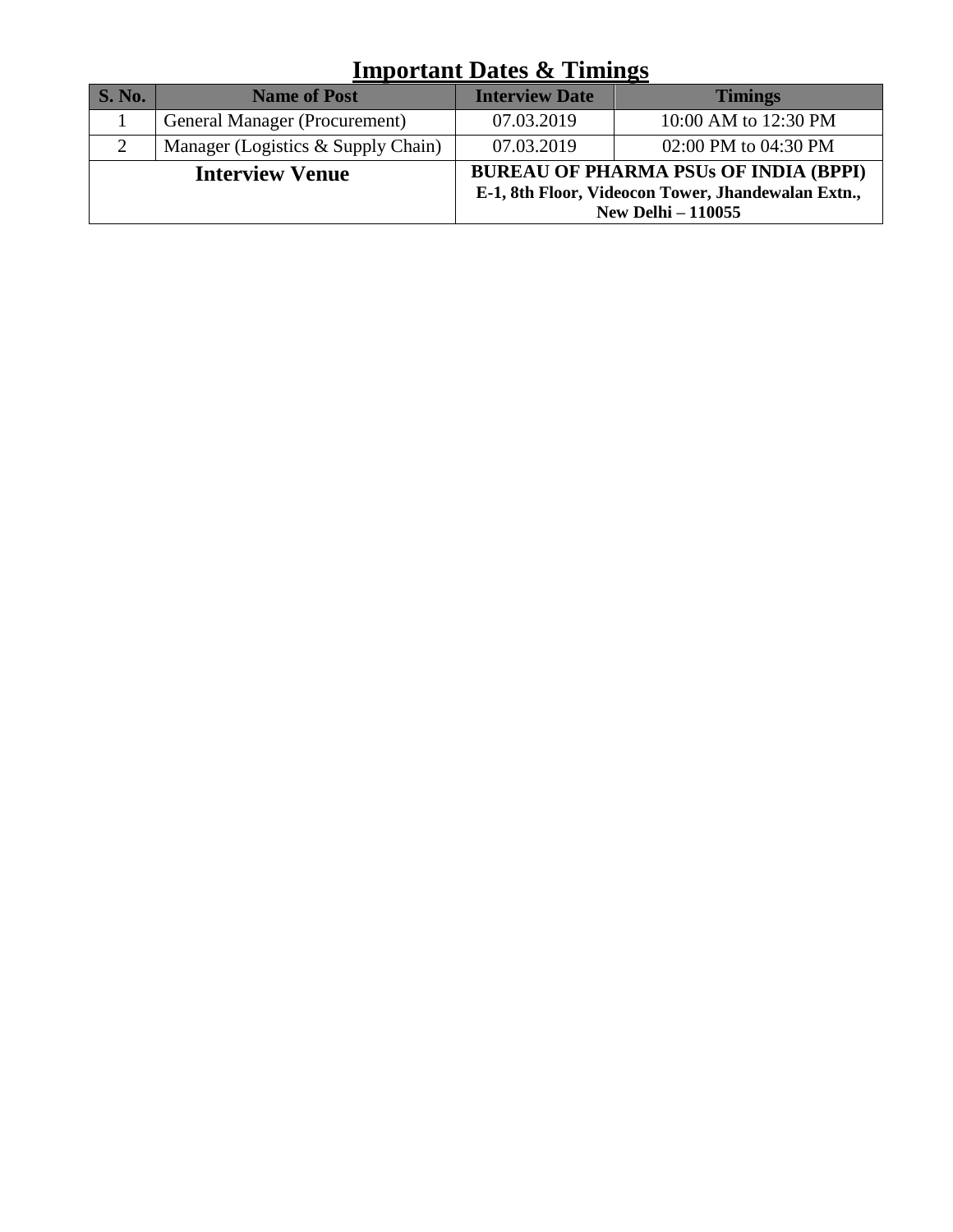#### **BUREAU OF PHARMA PUBLIC SECTOR UNDERTAKINGS OF INDIA (BPPI)**

**(Society set up under the aegis of Department of Pharmaceuticals, Government of India) E-1, 8th Floor, Videocon Tower, Jhandewalan Extn., New Delhi - 110055**

## **Application for the post of \_\_\_\_\_\_\_\_\_\_\_\_\_\_\_\_\_\_\_\_\_\_\_\_\_\_\_\_\_\_\_\_**

| 1. Name of the Candidate                |                |
|-----------------------------------------|----------------|
| 2. Sex (Male/Female/Others)             |                |
| 3. Father's/Mother's Name               | ٠              |
| 4. Age & Date of Birth                  |                |
| <b>5. Permanent Residential Address</b> | $\ddot{\cdot}$ |
| 6. Present mailing address              | $\ddot{\cdot}$ |
| 7. Contact No. & Email Id               |                |
| 8. Nationality                          |                |
| 9. Marital status                       |                |
| 10. Alternative contact no.             | ٠              |
| 11. Languages known                     |                |

**Recent Photo**

**Speak:**

**Write:**

## **12. Educational Qualification (Starting from matriculation onwards):**

| S.  | Course/Certificate/   | <b>Board/University</b> | Year of        | <b>Subjects (Main)</b> | %age of               |
|-----|-----------------------|-------------------------|----------------|------------------------|-----------------------|
| No. | <b>Diploma/Degree</b> |                         | <b>Passing</b> |                        | <b>Marks/Division</b> |
|     |                       |                         |                |                        | <b>Obtained</b>       |
|     |                       |                         |                |                        |                       |
|     |                       |                         |                |                        |                       |
|     |                       |                         |                |                        |                       |
|     |                       |                         |                |                        |                       |
|     |                       |                         |                |                        |                       |
|     |                       |                         |                |                        |                       |
|     |                       |                         |                |                        |                       |
|     |                       |                         |                |                        |                       |
|     |                       |                         |                |                        |                       |
|     |                       |                         |                |                        |                       |
|     |                       |                         |                |                        |                       |
|     |                       |                         |                |                        |                       |
|     |                       |                         |                |                        |                       |
|     |                       |                         |                |                        |                       |